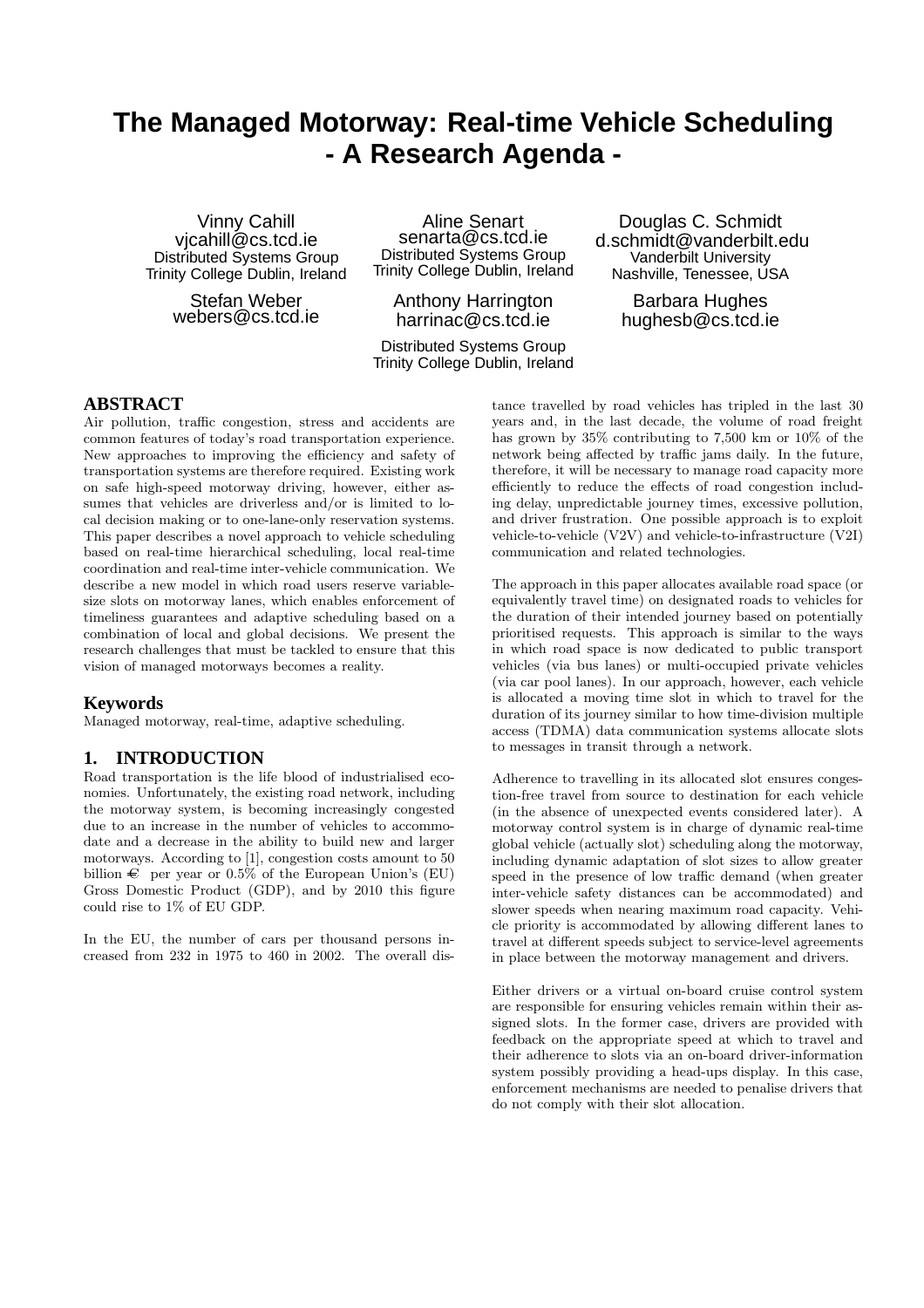An alternative to driver control is a semi-autonomous approach in which drivers retain control of vehicle steering but their speed is controlled by a virtual cruise control system that ensures the vehicle remains within its assigned slot. We do not foresee vehicles being fully autonomous. However, inter-vehicle coordination may be used to optimise braking times and thus minimise the required slot sizes for collaborating vehicles.

The basic approach of TDMA-based scheduling is well established for data networks. When applied to physical entities, however, it must be adapted to accommodate unexpected local events that might impact on schedules, ranging from drivers who drive outside of their allocated slots, to vehicles that break down, to unexpected obstacles  $(e.g.,$  pedestrians, animals, or other vehicles) appearing on the road. Global scheduling must thus be supplemented by local real-time coordination of vehicles to accommodate rapid adaptations to local events. The goal of this hybrid global/local scheduling is to allow vehicles within an area to adaptively manage road usage in a way that is compatible with the global schedule.

While similar models have been proposed in the past, we believe that our approach is unique in that it neither requires that vehicles be autonomous nor that any additional roadbased infrastructure be provided. Our approach is based on real-time communication and coordination between vehicles and can in principle be applied on any existing stretch of roadway to support existing vehicles that install a suitable driver-information system. Apart from this model, the principle contribution of this paper is the identification of a research agenda that will help realise the model by overcoming technical challenges.

The remainder of the paper is structured as follows. Section 2 presents our model for managed motorways; Section 3 identifies the research challenges that must be tackled to realise this model; Section 4 compares our approach with related work; and Section 5 presents concluding remarks.

# **2. THE MANAGED MOTORWAY**

This section describes the architecture of a managed motorway and its characteristics. We explain its elements and the tasks and activities associated with its individual elements. This description will be used in the subsequent sections to explain the research challenges that must be resolved when creating a managed motorway.

# **2.1 Overall Architecture**

Our architecture for a managed motorway is shown in Figure 1. The motorway consists of a number of entry and exit ramps and a set of lanes in each direction. In the following discussion, we limit ourselves to just one direction of the motorway and ignore spaces such as hard shoulders, the median, bridges or tunnels. The length of the motorway is divided into stretches of lanes called spans that are demarcated by entry and exit ramps. Cars enter the motorway through entry ramps into the first lane and may subsequently migrate to other lanes. Vehicles leave the motorway by merging from the first lane to one of the exit ramps.

Entry ramps are fixed elements that include tollgates and queueing lanes. Tollgates provide a means to ensure that



Figure 1: The Managed Motorway

only qualified vehicles enter the motorway. Qualifications could include sufficient clearance and proper equipment or software required to use the motorway. Vehicles wait in a queueing lane for their slot to become available before entering the motorway.

# **2.2 Hierarchy of Scopes**

The motorway is managed through a hierarchy of scopes ranging from global to local to vehicular scope. Each scope encapsulates certain elements of the motorway and controls access to these elements. Each type of scope is associated with a number of tasks, as described below.

- Global Scope. The global scope encompasses the motorway in its entirety including a motorway control system and infrastructure to link local scopes to the control system. The responsibilities of the global scope include the management of the capacity of the motorway and the coordination between local scopes.
- Local Scope. A local scope covers a span of a motorway, i.e., between entry/exit ramps, and includes a local control system and communication elements, such as 802.11 access points or masts. The responsibilities of a local scope are limited to management of vehicles travelling through that region in compliance with decisions made globally. Local scopes collaborate with neighbouring local scopes to coordinate their activity including handing off vehicles travelling between scopes. Local scopes typically communicate with vehicles within the local scope in real-time.
- Vehicular Scope. The vehicular scope encompasses a vehicle and its immediate vicinity. It includes physical elements, such as the sensors and actuators mounted on a vehicle, and communication elements, such as local and global transceivers. The area that a vehicular scope covers is limited by the range of a vehicle's sensors. The vehicular scope is responsible for communicating the assigned speed and other information to the driver, and for the distribution of information that has been acquired in the vehicular scope as well as for implementing inter-vehicle coordination protocols as discussed later.

Elements in each scope described above need to collaborate in real-time to manage the motorway, optimise its throughput, and ensure the safety of its vehicles. The novelty of our approach is a TDMA-style management strategy that coordinates the movement of vehicles through a slotted solution.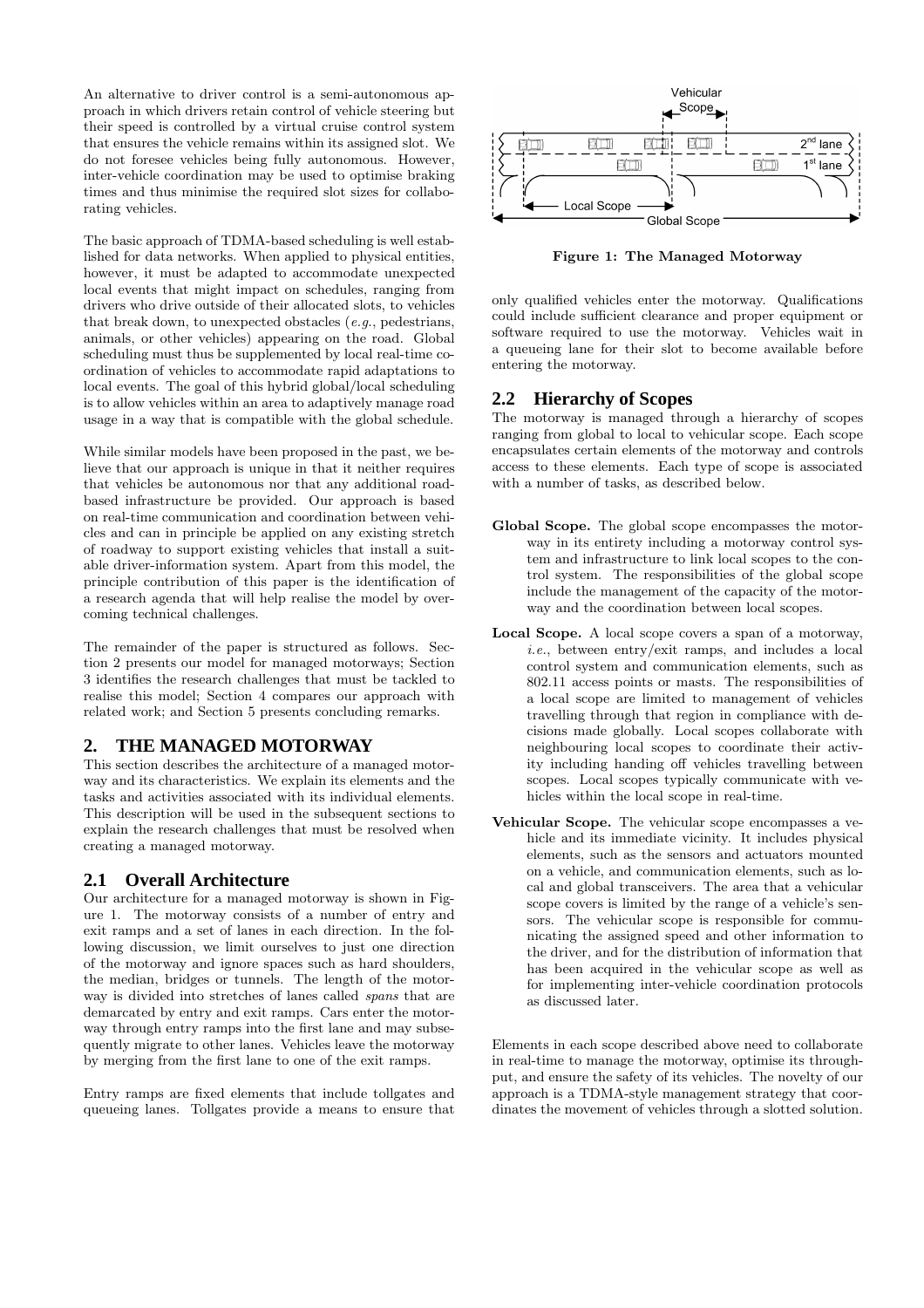#### **2.3 Slot Management**

In our approach, each vehicle on a motorway will be assigned one slot that defines the physical space it may occupy. Slot management maximises the throughput of the motorway at the global scope. These slots are managed in a collaborative manner by the local scopes in response to requests from the global scope motorway control system.

For example, tollgates at an entry ramp might decide when a vehicle at the entry ramp may join the first lane and which slot will be assigned to the entering vehicle. The slot size is determined at the local scope as it depends on vehicle demand and the characteristics of the environment. The local scope, however, may also be influenced by the vehicular scope. For example, an accident can be detected at the vehicular scope by sensors mounted on a vehicle. This information is forwarded to the local scope that initiates immediately vehicle re-scheduling.

# **3. RESEARCH CHALLENGES**

This section describes key research challenges that must be addressed to achieve real-time vehicle scheduling on managed motorways. We explain why existing TDMA-based approaches are not appropriate and show that hierarchical and adaptive scheduling of vehicles is a challenging problem. We then present local real-time coordination as a mandatory requirement to support real-time adaptive scheduling of vehicles. Finally, we describe the challenge of real-time communication in dynamic vehicular networks.

# **3.1 Real-time Vehicle Scheduling**

The high predictability and safety requirements needed by managed motorways motivates the need for real-time dynamic scheduling of vehicles. Ensuring efficient road usage, however, that accounts for deadlines and drivers' constraints while offering dynamic replanning in response to last minute reservations, cancellations or emergencies in real-time is a particularly challenging problem. The control system in charge of the dynamic real-time vehicle scheduling imposes requirements on service-level agreements, admission control and scheduling that make it different from other reservationbased approaches.

#### *3.1.1 Service-Level Agreement*

A Service-Level Agreement (SLA) must be negotiated between the drivers and the motorway management system prior to the use of the motorway, i.e., either on-the-fly as vehicles approach the motorway or a priori for advance reservations. An SLA typically contains quality-of-service (QoS) commitments, pricing policies and timeliness guarantees. After an SLA has been mutually agreed upon, the motorway control system enforces all the SLA commitments, such as maintaining safe speeds between vehicles. In turn, drivers must behave in accordance with their commitments, e.g., vehicles must travel in their allocated moving time slots (via cruise control or manual driving) to ensure they arrive at their destination on time.

To enforce SLAs, penalties are incurred when the commitments are not respected. For example, vehicle behaviour is typically monitored and repeated failure to adhere to the SLA results in sanctions ranging from monetary penalties, a

reduced QoS threshold for future journeys, or even a vehicle being banned from the system.

Conversely, if the motorway cannot meet its SLAs it provides refunds. For example, if an accident prevented vehicles from reaching their destination on time, a refund could be offered based on the number of minutes vehicles were delayed. Rewards can also be disbursed when services useful to achieving SLAs are provided. For example, an SLA may include an extra bonus for vehicles that act as leaders in a platoon, as they consume more fuel than following vehicles.

## *3.1.2 Admission Control*

To ensure safety and that SLAs are met, the number of available slots on a managed motorway cannot exceed a peak. It is therefore necessary to employ admission control that rejects excessive incoming reservation requests so that the remaining reservations can be serviced within their SLAs.

Tollgates located on each access ramp check slot availability via the global scope controller to make sure that the capacity of the motorway is not exceeded. Such admission control can be designed either to respect existing schedules or in the presence of suitably prioritised requests to cause adaptation to existing schedules either locally or globally. For example, the arrival of an emergency vehicle might precipitate local/global rescheduling.

An entrance assistance system can also judge whether vehicles have proper software versions and necessary hardware to accept them on the motorway. Example software include warning applications, secure payment, as well as infotainment applications and hardware, such air pollution sensors and adequate communication capabilities. Vehicles that desire access to the motorway wait in a queueing lane for a slot to become available and/or for software updates. Tollgates use short-range communication and relays between queued vehicles to regulate the admission of cars and perform timebounded software updates when necessary.

#### *3.1.3 Hierarchical and Adaptive Scheduling*

To accommodate unplanned events that might impact vehicle schedules, real-time scheduling should be adaptive rather than static. For instance, when vehicles with advance reservations miss their slot or do not show up, their slot should be reassigned dynamically to queued vehicles. Similarly, if vehicles drive outside their slots, the schedule of nearby vehicles will be affected and therefore must be updated.

Recomputing the schedule for all the cars in a centralised way might not always be feasible when rapid adaptations deviate from the global/local schedule, e.g., if there is an accident or drivers do not fulfill their commitments. In such situations, global/local scheduling is supplemented by local vehicle coordination. In this hybrid approach, scheduling only invoked when the time window available to vehicles to adjust their behaviour is not sufficient to allow safe reaction without approaching vehicles also adapting their behaviour.

Scheduling is multi-level, where global decisions impact local policies and vice-versa. The global level generally focuses on broad scheduling decisions, e.g., ensuring fairness for all access ramps on a motorway. In contrast, the local level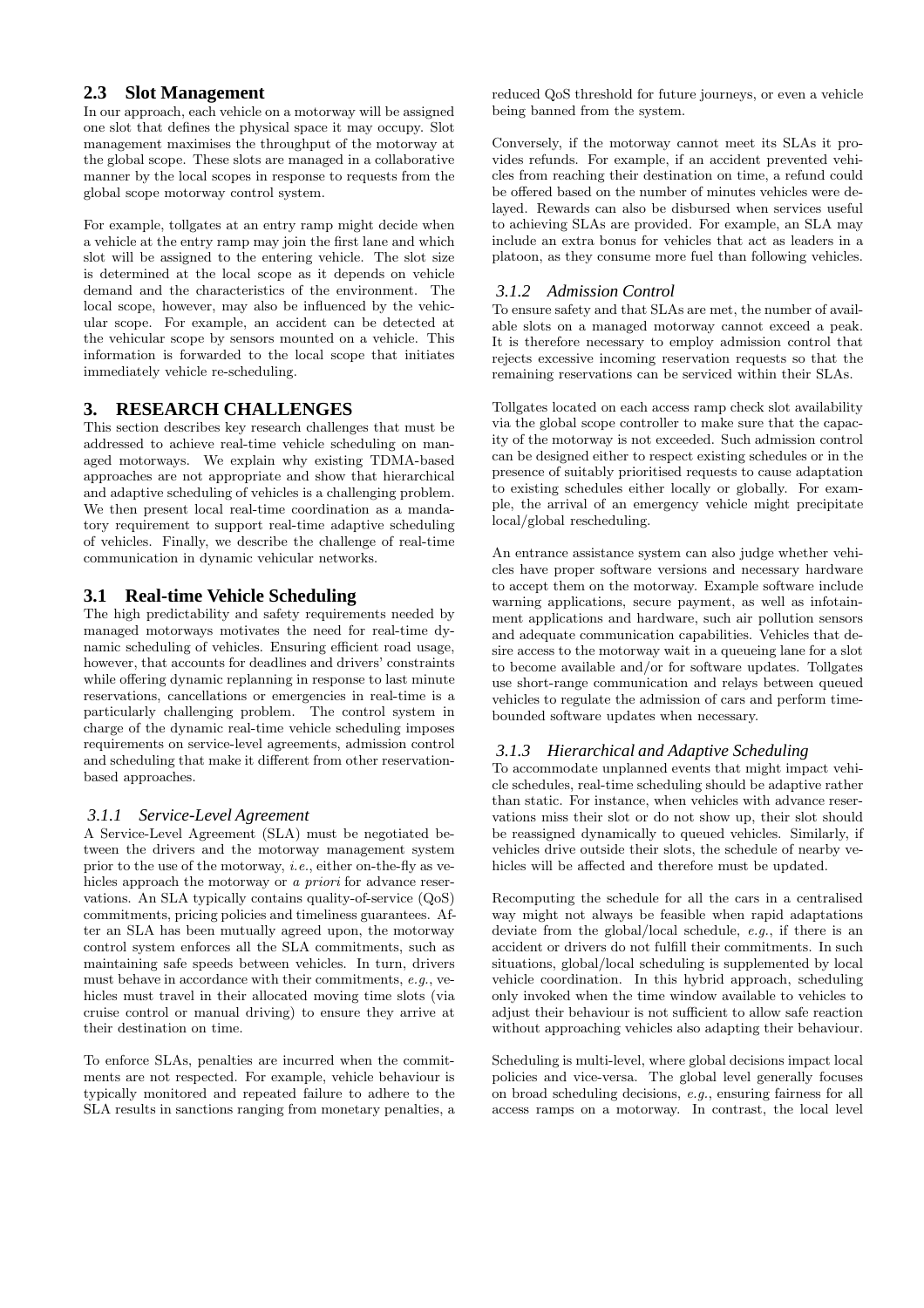executes the global plan in the local context, e.g., the speed of a vehicle and the position of its slot within a local span are typically local decisions. Decisions at a vehicular scope are exceptional and focus on safety-critical adaptations, e.g., braking when animals cross the motorway.

When local adaptations span several vehicles, a feedback loop to the global motorway management system is required to re-evalute new schedules globally.

While a traditional real-time system might attempt to account for the worst-case occurrence of such events in determining journey schedules [2], both the scale and dynamism of a motorway make such an approach infeasible. Even if it were feasible, the impact on vehicle scheduling would likely be such that achievable speeds would be significantly degraded to account for worst-case behaviour. An alternative approach might involve dynamically recalculating journey schedules in response to the occurrence of local events. This approach also appears infeasible, however, due to the need to communicate the occurrence of such an event to the local scope scheduler and then apply the resulting updated schedule in sufficient time, e.g., to avoid hitting an unexpected obstacle.

Our approach provides a more effective multi-level scheduling strategy, where vehicles within a local scope self-organise locally to adapt to such situations. Such adaptations may affect only a single vehicle (effectively requiring it to depart from its planned schedule). More likely, however, our approach will involve a set of collocated vehicles adapting their behaviour, e.g., stopping, slowing down, speeding up or changing lane. Depending on the system load at a given time, such adaptations could be (1) limited to a set of vehicles in a particular area or (2) propagate the effects to the local scope scheduler as input into schedule recalculation.

# **3.2 Local Real-time Coordination**

To ensure safe operation, the self-organisation described above requires that vehicles continuously coordinate their behaviour in such a way that their aggregated behaviour respects systemwide safety constraints, such as maintaining safe distance to other vehicles. Ensuring these system-wide safety constraints when vehicles are moving at high speed implies stringent real-time requirements on coordination.

#### *3.2.1 Impediments to Real-time Coordination*

A traditional approach to coordination relies on V2V communication to synchronise their behaviour [3]. Since the vehicles are mobile, moreover, they would typically communicate over wireless (possibly ad hoc) networks. In general, wireless network communication is unreliable and the achievable timeliness varies greatly over time and location [4]. Environment-mediated communication [5]—where vehicles communicate by changing their environment and detecting changes made by other vehicles using sensors—can be used to supplement direct communication. The range and accuracy of sensors, however, are inherently limited and sensor information might be affected by environmental conditions, such as temperature.

These limitations imply that the information vehicles have about other vehicles and their environment varies signifi-

cantly over time and space. Vehicles may not be able to reach a consensus on their collective behaviour, may not even be able to consult each other, and may not have a complete view of their environment. Vehicles will therefore need to make decisions independently of each other—using only limited information—while still ensuring system-wide safety constraints.

#### *3.2.2 Real-time Feedback*

To address this challenge, our approach exploits real-time feedback on currently available information provided by novel real-time sensing and communication models (see Section 3.3). In our approach, vehicles adapt their behaviour depending on currently available information, hence making progress when it is safe to do so, while ensuring that safety will not be compromised. Building on the Comhordú coordination model [6], the notion of consensus is replaced by a set of contracts that bind vehicles a priori and allow them to make predictions about other vehicles behaviours even when they do not have current information about them. These contracts capture the necessary information for a vehicle to safely begin or continue performing any given action.

At any time during execution, each vehicle can derive the set of actions it can safely undertake, given the information that it currently has about its environment. An intermittent interruption in communication might therefore lead to a following vehicle slowing down conservatively. This adaptation, however, does not necessarily require all vehicles to adapt their schedules.

## **3.3 Real-time Inter-vehicle Communication**

Underlying our approach to global journey scheduling and adaptation to unexpected events is a wireless communication service that supports real-time V2I and V2V communication. Due to the potential absence of fixed infrastructure, vehicular networks are usually modelled as mobile  $ad$ hoc networks (MANETs), *i.e.*, vehicular *ad hoc* networks (VANETs). There is a body of on-going research addressing wireless communication in VANETs [7] as well as ongoing standardisation efforts based on 802.11p [8]. In general, however, this work (especially 802.11p) only addresses best-effort—or at most soft real-time—communication suitable for non-safety-critical applications, such as electronic tolling, media sharing, and emergency-vehicle arrival warning.

#### *3.3.1 Impediments to Real-time Communication*

The challenge of real-time V2I and V2V communication stems from the specific characteristics of MANETs, particularly their dynamically changing membership and topology. Real-time communication can be characterised as the achievement of bounded and known message delivery delays, in the presence of disruptive factors, such as other real-time traffic, variable load or faults. Achieving hard real-time communication in fixed networks relies on assumptions of known network load, guaranteed connectivity, deterministic communication latency and guaranteed resource availability [9]. These assumptions are not applicable in wireless networks due to their intrinsic dynamics. For example, the movement of wireless nodes yields time-varying connectivity between nodes.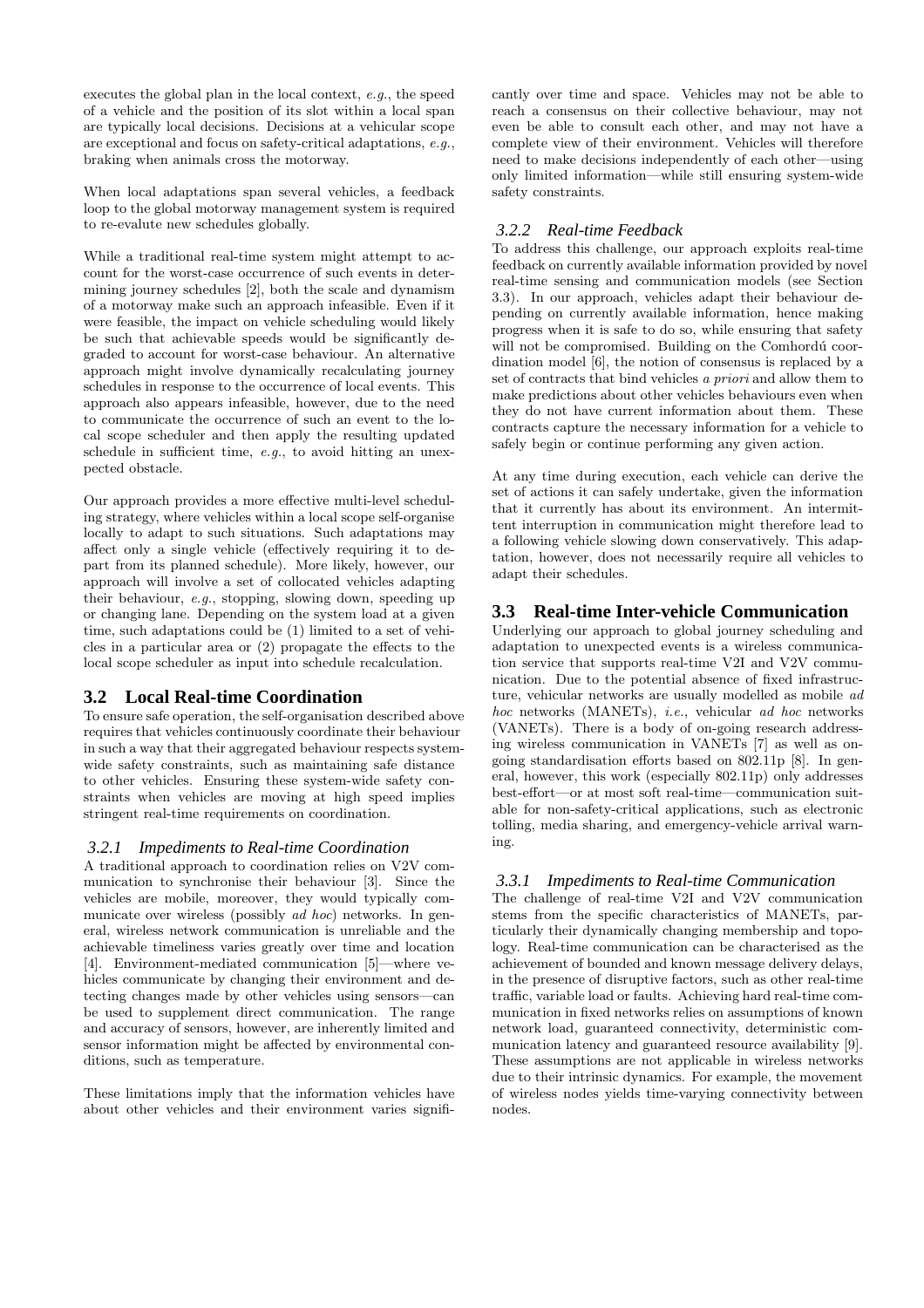In a typical MANET, the lack of fixed infrastructure limits the transmission range of mobile nodes and requires wireless hosts to act as routers if needed. The result is a distributed multi-hop network with a time-varying topology where routes are typically short-lived [10]. Neither the assumption on known communication latency nor on guaranteed connectivity is therefore applicable in this domain. In addition, multi-hop ad hoc communication has the potential to incur non-deterministic medium-access latency at each hop leading to non-deterministic latency for end-to-end communication. In summary, achieving hard real-time communication in MANETs is impossible in the general case since the above assumptions cannot be achieved without restrictions on network dynamics.

#### *3.3.2 Space-elastic Communication*

To address this issue, in prior work, we defined the spaceelastic model for real-time communication in wireless networks, including ad hoc networks [11]. In (ad hoc) wireless networks, varying link quality and network topology mean that it is impossible to guarantee communication with hard real-time requirements in a fixed geographic area. The space-elastic model exploits the rationale observed in [12], *i.e.*, that context information is relevant to particular geographical areas, to ensure periodic communication with realtime requirements only within a dynamic (varying over time) proximity. In addition, real-time message senders are notified of changes in the proximity within a bounded time, hence allowing them to adapt their behaviour to current communication conditions.

In the space-elastic model, message senders specify the required latency for message delivery and the area (called the "desired coverage") in which messages should be delivered. The size of the area in which timely delivery of messages is provided (called the "actual coverage") can change over time. This model ensures that message senders can communicate within the specified latency in the actual coverage and will be notified within a bounded time if this coverage changes. Moreover, receivers will receive all messages of types in which they have expressed interest if they are present within their senders' actual coverages at the delivery time of the messages.

The space-elastic model assumes that applications are space-aware, i.e., that they can specify and interpret bounds in space, reliably. The feasibility of the space-elastic model with low-jitter real-time communication and time-bounded adaptation notification has been demonstrated in real (as opposed to simulated) settings [11].

#### *3.3.3 Space-elastic Communication in VANETs*

The space-elastic model shows the feasibility of providing real-time wireless communication in arbitrary MANETs. The protocols underlying the current implementation of the spaceelastic model, however, are unsuitable for safety-critical cooperative automotive applications. This limitation stems from their being designed to handle the general case of MA-NETs with slow-moving nodes and, in particular, to trade off protocol performance (in terms of achievable latency and bandwidth usage) for predictability.

A suitable communication substrate for the managed motor-

way thus requires the design of a suite of novel protocols to support the space-elastic model that are tailored to particular features of automotive applications, including (1) their constrained and predictable movements patterns  $(i.e., along)$ roads), (2) the fact that groups of vehicles tend to travel together for long (minutes) periods of time while traversing the same routes, and (3) the possible presence of roadside communication infrastructure as foreseen by initiatives such as the Vehicle Infrastructure Integration (VII) initiative [13].

## **4. RELATED WORK**

This section compares our work with related research on safe and congestion-free managed motorways.

## **4.1 Motorway Traffic Monitoring**

Work on motorway traffic monitoring includes the Vehicle Information Communication System (VICS) [14], the Advanced cruise-assist Highway System (AHS) [15] and the FleetNet project at NEC [16]. VICS has been in service in Japan since 1996 and delivers traffic information to car drivers nationwide. This information system gathers realtime traffic condition from roadside sensors deployed on motorways and main roads throughout the country, and provides road traffic information to drivers via telematics units. Most Intelligent Transportation System (ITS) experts consider VICS as one of the most successful ITS deployments in the world with over 26.1 million units sold in 2007 [17].

AHS is a more advanced system that provides a practical driving-assistance system in Japan by using vehicle sensing and communication capabilities in addition to those offered by the motorway infrastructure. The cooperative vehiclemotorway system advises drivers of the best route to take depending on traffic condition and warns them about outof-sight hazards. Similarly, NEC Europe Network Laboratories are developing ITS technologies to enhance road safety. In their FleetNet project, a wireless multi-hop ad hoc network for inter-vehicle communication has been developed that transmits traffic information to improve driver comfort and safety.

The three systems described above allow drivers to obtain real-time congestion information from other vehicles or/and the road infrastructure and can therefore avoid the congested areas. Road congestions are not prevented before they occur, however, which is a novel element of our managed highway approach.

# **4.2 Safe Automated Transport**

Personal Rapid Transit (or PRT) is an alternative mode of transportation that offers a potential solution to traffic congestion and improved travel accessibility [18]. PRT consists of small vehicles under automatic control running on a network of specially-built guideways. Even though PRT addresses a number of public mass transit weaknesses, such as fixed timetabling and limited routes, a number of issues remain unresolved [19]. The limitations of PRT are similar to rail-based automated guiding vehicles [20], which both suffer from limited capacity and requires the construction of additional expensive infrastructure.

Rather than building specialised infrastructure, new projects